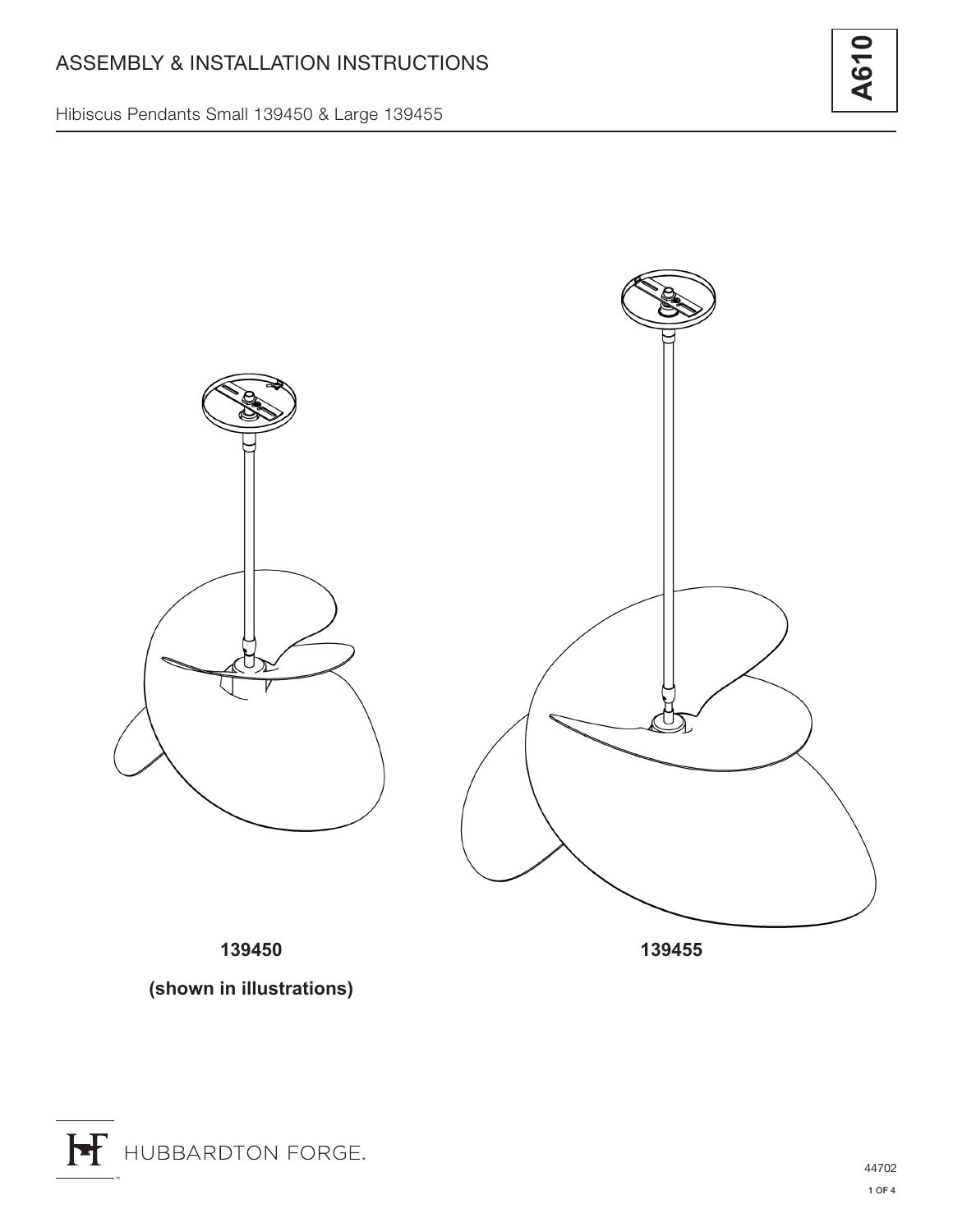Hibiscus Pendants Small 139450 & Large 139455

## **Component Parts**

| A | <b>Fixture</b>  |
|---|-----------------|
| В | <b>Crossbar</b> |

- **C Ground Screw**
- **D Jam Nut**
- **E Canopy**
- **F Canopy Ring**
- **G Canopy Pipe Assembly**
- **H Fixture Coupling**
- **I Nipple**
- **J Fixture Pipe**
- **K Clutch**
- **L Set Screw**
- **M Plastic Sleeve**
- **N Socket**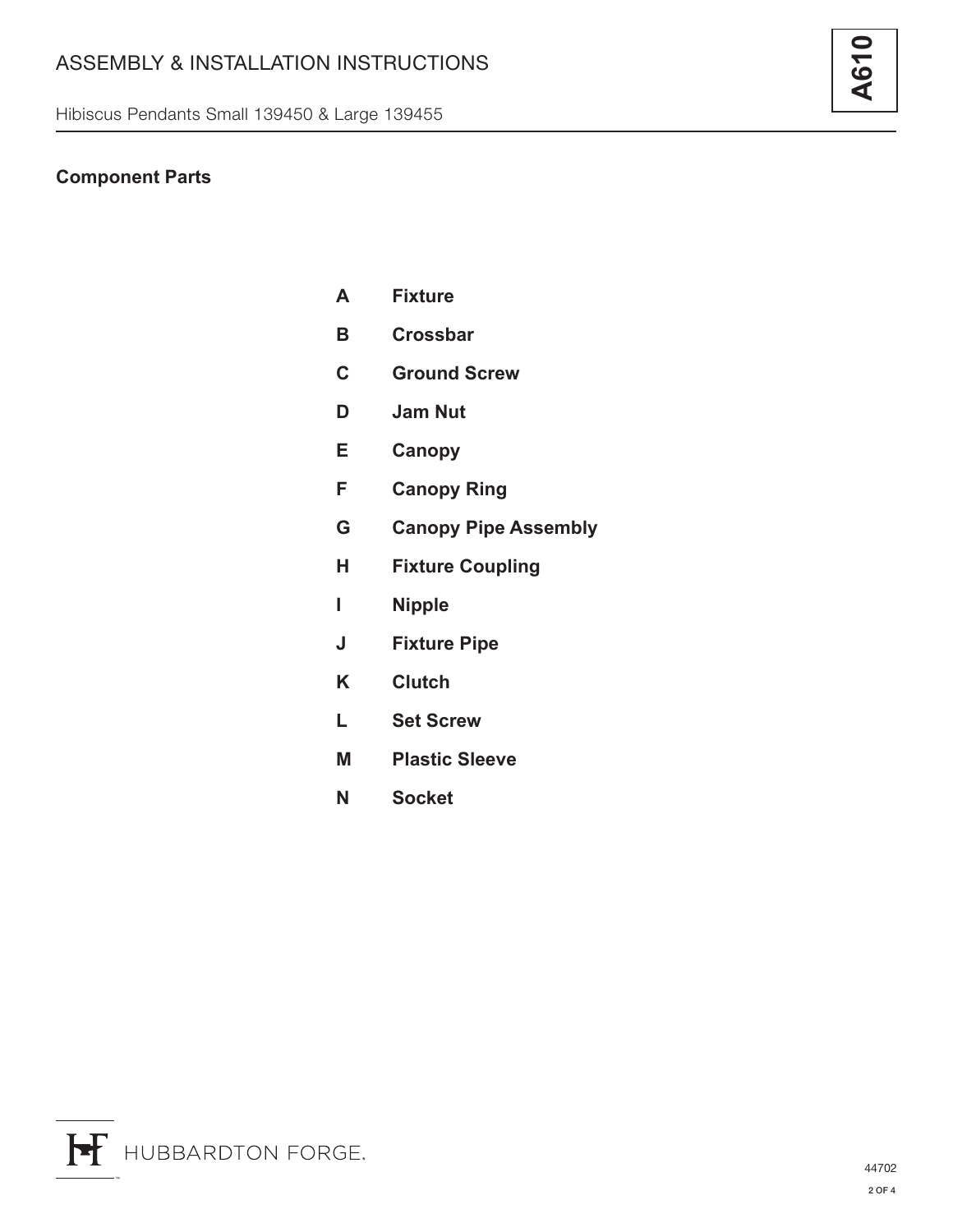Hibiscus Pendants Small 139450 & Large 139455

**CAUTION:** *FAILURE TO INSTALL THIS FIXTURE PROPERLY MAY RESULT IN SERIOUS PERSONAL INJURY OR DEATH AND PROPERTY DAMAGE.* We recommend installation by a licensed electrician. This product must be installed in accordance with applicable installation code(s), by a person familiar with the construction and operation of the product and the hazards involved.\*

**Caution:** Do not exceed maximum wattage noted on fixture. Use only recommended bulbs with fixture.

Please Note: After installation extra hardware and accessories are possible; our kits are used on multiple products.

## **To Install Fixture** *(Figures 1 thru 3, next page)*

**CAUTION:** BE SURE POWER IS OFF AT THE MAIN BREAKER BOX PRIOR TO INSTALLATION.

- 1. Carefully unpack fixture (A) from the carton.
- 2. Thread jam nut (D) and crossbar (B) onto threaded nipple (I). Leave parts loose. Threaded nipple is attached to canopy pipe assembly (G).
- 3. Using two machine screws (not provided), temporarily fasten crossbar (B) to the electric box.

*Note: A new electric box comes with screws. When replacing a fixture, retain existing screws for use with new fixture.*

- 4. Adjust length of threaded nipple (I) in crossbar (B) so canopy ring (F) will hold canopy (E) against the ceiling with no threads showing for best appearance. When the correct adjustment is established, tighten jam nut (D) against crossbar to hold adjustment.
- 5. Remove crossbar (B) from electrical box and proceed with assembly instructions.
- 6. Locate fixture pipe (J) and slip it over the wires coming from fixture.
- 7. Apply a drop of the supplied thread locking compound to the internal threads of fixture coupling (H) and screw fixture pipe (J) into fixture coupling, being careful not to twist the wires.

*Note: Application of the thread locking compound is necessary to prevent the stem from loosening during regular maintenance and cleaning of the fixture. Be certain to apply the compound.*

- 8. Carefully slide canopy ring (F) and canopy (E) over fixture pipe (J) until it rests on the fixture. Make sure the smaller diameter side of canopy ring is oriented up.
- 9. Slide the wires from fixture pipe (J) through canopy pipe assembly (G).
- 10. Unscrew clutch (K) from canopy pipe assembly (G); slide it across the wires and onto fixture pipe (J). It may be necessary to loosen set screw (L) in the clutch (K). Follow this with plastic sleeve (M), oriented so the tapered end nests in clutch (K) (Figure 2).
- 11. Slide the fixture pipe (J) into the canopy pipe assembly (G) as far as necessary to give you the total length of the fixture which you desire. Be careful not to scratch the pipe surface and to pull excess wire up through the canopy pipe assembly (G). There must be a minimum 1-1/2" of inner pipe inside the outer pipe.



HUBBARDTON FORGE.